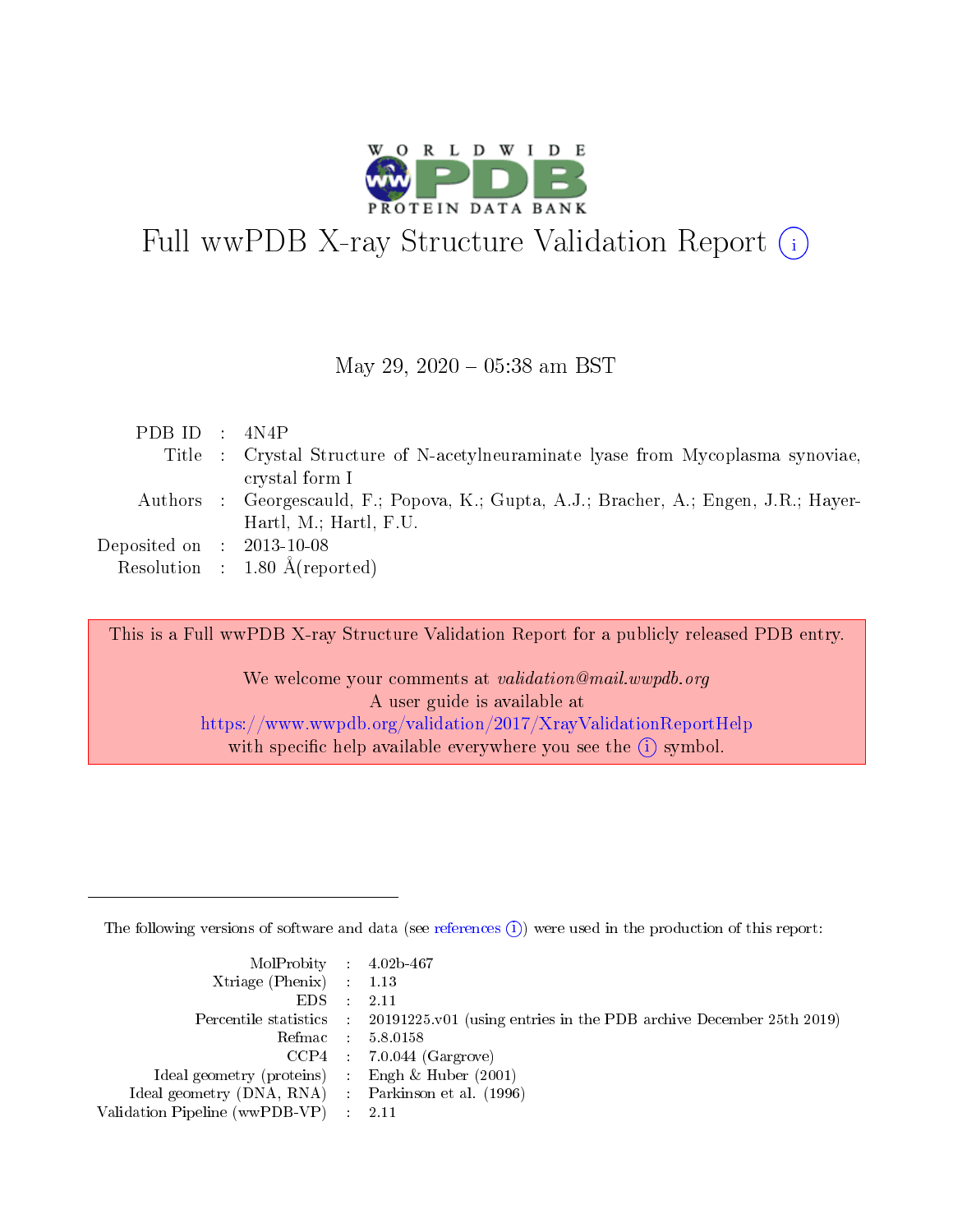# 1 [O](https://www.wwpdb.org/validation/2017/XrayValidationReportHelp#overall_quality)verall quality at a glance  $(i)$

The following experimental techniques were used to determine the structure: X-RAY DIFFRACTION

The reported resolution of this entry is 1.80 Å.

Percentile scores (ranging between 0-100) for global validation metrics of the entry are shown in the following graphic. The table shows the number of entries on which the scores are based.



| Metric                | Whole archive<br>$(\#\text{Entries})$ | Similar resolution<br>$(\#\text{Entries}, \, \text{resolution range}(\textup{\AA}))$ |  |  |
|-----------------------|---------------------------------------|--------------------------------------------------------------------------------------|--|--|
| $R_{free}$            | 130704                                | $5950(1.80-1.80)$                                                                    |  |  |
| Clashscore            | 141614                                | $6793(1.80-1.80)$                                                                    |  |  |
| Ramachandran outliers | 138981                                | 6697 $(1.80-1.80)$                                                                   |  |  |
| Sidechain outliers    | 138945                                | 6696 (1.80-1.80)                                                                     |  |  |
| RSRZ outliers         | 127900                                | $5850(1.80-1.80)$                                                                    |  |  |

The table below summarises the geometric issues observed across the polymeric chains and their fit to the electron density. The red, orange, yellow and green segments on the lower bar indicate the fraction of residues that contain outliers for  $>=3, 2, 1$  and 0 types of geometric quality criteria respectively. A grey segment represents the fraction of residues that are not modelled. The numeric value for each fraction is indicated below the corresponding segment, with a dot representing fractions  $\epsilon=5\%$  The upper red bar (where present) indicates the fraction of residues that have poor fit to the electron density. The numeric value is given above the bar.

| Mol | Chain  | $\vert$ Length | Quality of chain |    |  |
|-----|--------|----------------|------------------|----|--|
|     | А      | 296            | 20/0<br>90%      | 8% |  |
|     | В      | 296            | $\%$<br>89%      | 9% |  |
|     | $\cap$ | 296            | 4%<br>92%        | 6% |  |
|     |        | 296            | 2%<br>88%        | 9% |  |

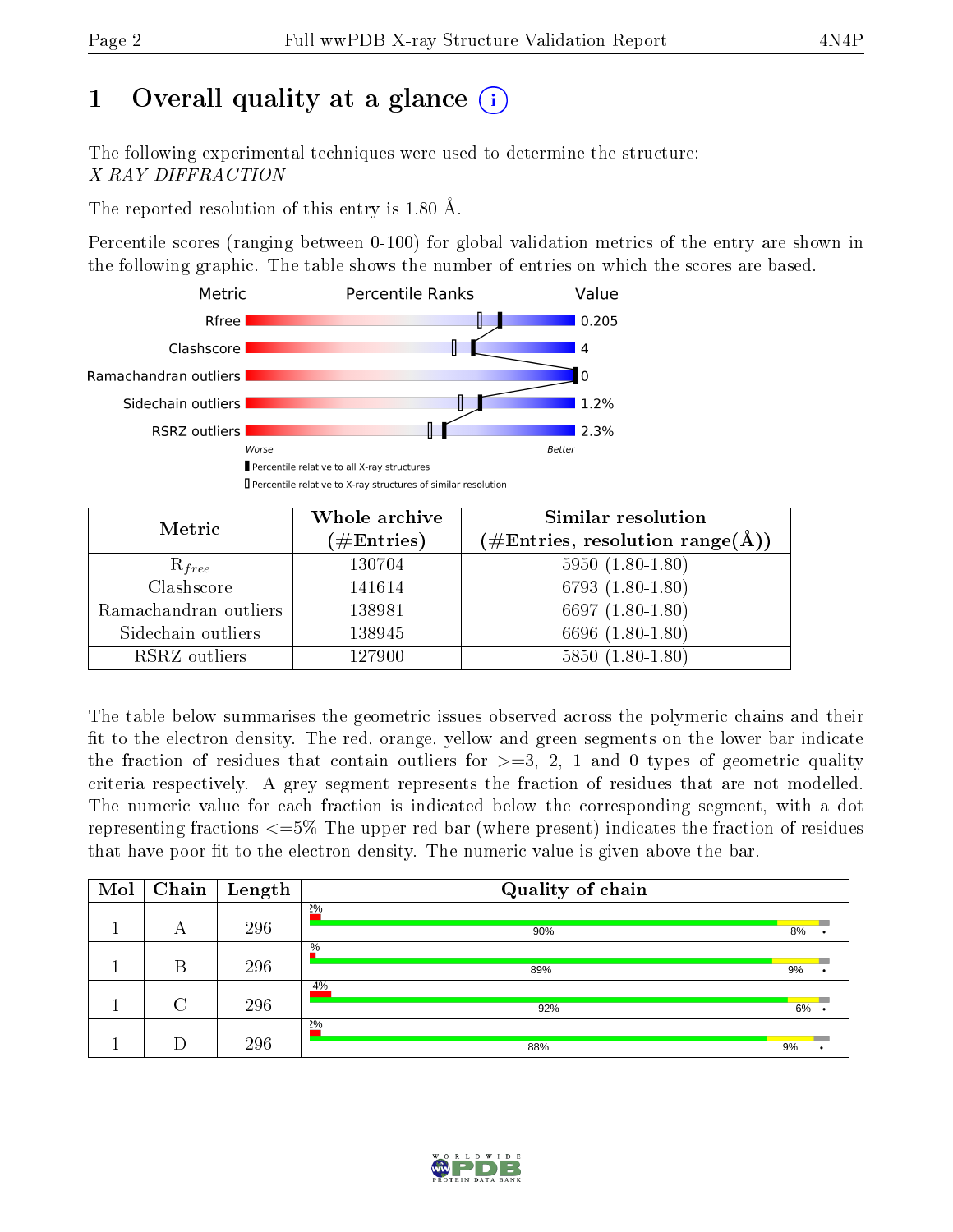# 2 Entry composition (i)

There are 3 unique types of molecules in this entry. The entry contains 10378 atoms, of which 0 are hydrogens and 0 are deuteriums.

In the tables below, the ZeroOcc column contains the number of atoms modelled with zero occupancy, the AltConf column contains the number of residues with at least one atom in alternate conformation and the Trace column contains the number of residues modelled with at most 2 atoms.

Molecule 1 is a protein called Acylneuraminate lyase.

| Mol | Chain | Residues | Atoms |               |                    |                    |    |   | $ZeroOcc \   \$ AltConf $ $ | $\operatorname{Trace}$ |
|-----|-------|----------|-------|---------------|--------------------|--------------------|----|---|-----------------------------|------------------------|
|     |       | 290      | Total | C             | N                  |                    | S  |   |                             |                        |
|     | А     |          | 2324  | 1515          | 371                | 428                | 10 | U |                             |                        |
|     | B     | 290      | Total | $\mathcal{C}$ | N                  | $\left( \right)$   | S  |   |                             |                        |
|     |       |          | 2324  | 1515          | 371                | 428                | 10 |   |                             |                        |
|     |       |          | Total | C             | N                  | $\left( \ \right)$ | S  |   |                             |                        |
|     | 289   | 2310     | 1506  | 367           | 427                | 10                 |    |   |                             |                        |
|     | 288   | Total    | C     | N             | $\left( \ \right)$ | S                  |    |   |                             |                        |
|     |       | 2314     | 1509  | 367           | 428                | 10                 |    |   |                             |                        |

Molecule 2 is CHLORIDE ION (three-letter code: CL) (formula: Cl).

| Mol | Chain   $Residues$ | Atoms                                        | ZeroOcc   AltConf |
|-----|--------------------|----------------------------------------------|-------------------|
| 2   |                    | Total Cl<br>$\overline{2}$<br>$\overline{2}$ |                   |
| 2   |                    | Total Cl<br>$\overline{2}$<br>$\overline{2}$ |                   |
| 2   |                    | Total Cl<br>$\overline{2}$<br>2              |                   |
| 2   |                    | Total<br>CI<br>റ                             |                   |

Molecule 3 is water.

| Mol | Chain | Residues | Atoms                                   | ZeroOcc   AltConf |
|-----|-------|----------|-----------------------------------------|-------------------|
| 3   | А     | 295      | Total<br>$\rm{O}$<br>295<br>295         |                   |
| 3   | В     | 286      | Total<br>$\left( \right)$<br>286<br>286 |                   |
| 3   | C     | 256      | Total<br>$\left( \right)$<br>256<br>256 |                   |
| 3   |       | 261      | Total<br>$\left( \right)$<br>261<br>261 |                   |

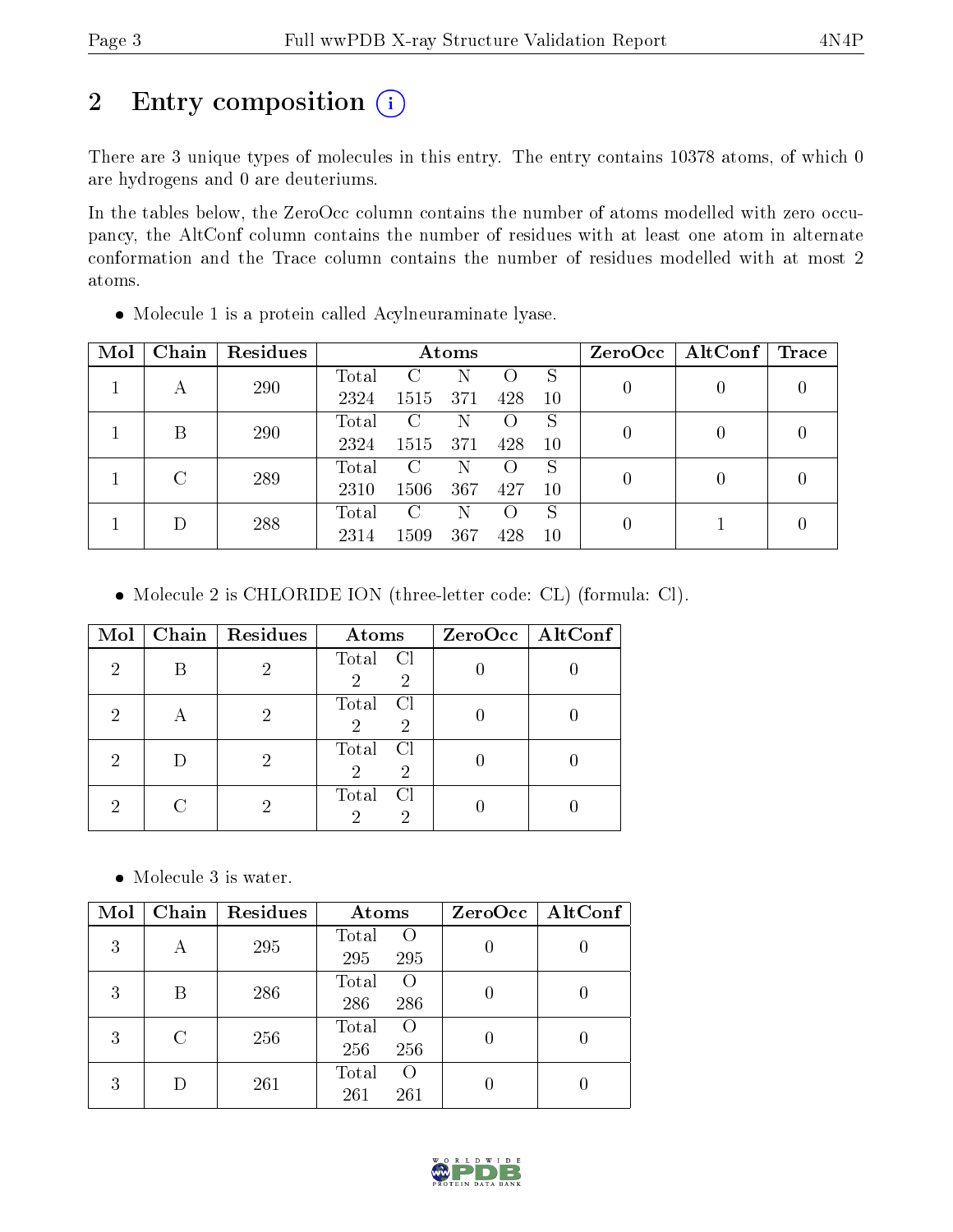# 3 Residue-property plots  $(i)$

These plots are drawn for all protein, RNA and DNA chains in the entry. The first graphic for a chain summarises the proportions of the various outlier classes displayed in the second graphic. The second graphic shows the sequence view annotated by issues in geometry and electron density. Residues are color-coded according to the number of geometric quality criteria for which they contain at least one outlier: green  $= 0$ , yellow  $= 1$ , orange  $= 2$  and red  $= 3$  or more. A red dot above a residue indicates a poor fit to the electron density (RSRZ  $> 2$ ). Stretches of 2 or more consecutive residues without any outlier are shown as a green connector. Residues present in the sample, but not in the model, are shown in grey.



• Molecule 1: Acylneuraminate lyase

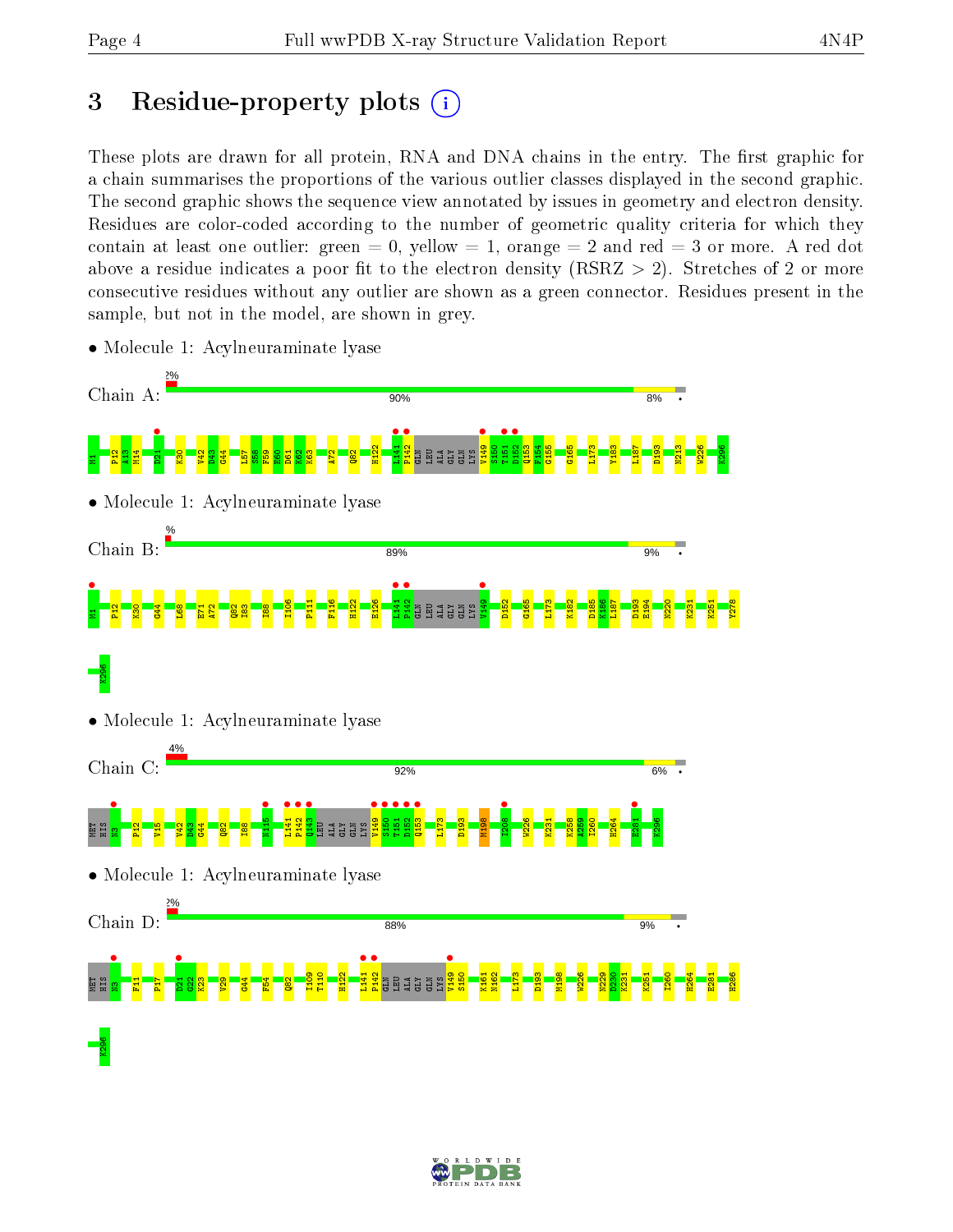# 4 Data and refinement statistics  $(i)$

| Property                                                         | Value                                                 | Source     |
|------------------------------------------------------------------|-------------------------------------------------------|------------|
| Space group                                                      | P 21 21 21                                            | Depositor  |
| Cell constants                                                   | $136.\overline{35A}$ $157.25\AA$<br>$59.99\text{\AA}$ | Depositor  |
| a, b, c, $\alpha$ , $\beta$ , $\gamma$                           | $90.00^\circ$<br>$90.00^{\circ}$ $90.00^{\circ}$      |            |
| Resolution $(A)$                                                 | 30.00<br>$-1.80$                                      | Depositor  |
|                                                                  | 29.99<br>$-1.80$                                      | <b>EDS</b> |
| % Data completeness                                              | $\overline{99.0}$ $(30.00-1.80)$                      | Depositor  |
| (in resolution range)                                            | $99.0(29.99-1.80)$                                    | <b>EDS</b> |
| $R_{merge}$                                                      | (Not available)                                       | Depositor  |
| $\mathrm{R}_{sym}$                                               | (Not available)                                       | Depositor  |
| $\langle I/\sigma(I) \rangle^{-1}$                               | $1.87$ (at 1.80Å)                                     | Xtriage    |
| Refinement program                                               | <b>REFMAC</b>                                         | Depositor  |
| $R, R_{free}$                                                    | 0.173,<br>0.207                                       | Depositor  |
|                                                                  | 0.172,<br>0.205                                       | DCC        |
| $R_{free}$ test set                                              | $5913$ reflections $(5.00\%)$                         | wwPDB-VP   |
| Wilson B-factor $(A^2)$                                          | 15.9                                                  | Xtriage    |
| Anisotropy                                                       | 0.072                                                 | Xtriage    |
| Bulk solvent $k_{sol}(\text{e}/\text{A}^3), B_{sol}(\text{A}^2)$ | $0.35$ , $44.6\,$                                     | <b>EDS</b> |
| L-test for twinning <sup>2</sup>                                 | $< L >$ = 0.49, $< L^2 >$ = 0.32                      | Xtriage    |
| Estimated twinning fraction                                      | No twinning to report.                                | Xtriage    |
| $F_o, F_c$ correlation                                           | 0.95                                                  | <b>EDS</b> |
| Total number of atoms                                            | 10378                                                 | wwPDB-VP   |
| Average B, all atoms $(A^2)$                                     | 15.0                                                  | wwPDB-VP   |

Xtriage's analysis on translational NCS is as follows: The largest off-origin peak in the Patterson function is  $4.67\%$  of the height of the origin peak. No significant pseudotranslation is detected.

<sup>&</sup>lt;sup>2</sup>Theoretical values of  $\langle |L| \rangle$ ,  $\langle L^2 \rangle$  for acentric reflections are 0.5, 0.333 respectively for untwinned datasets, and 0.375, 0.2 for perfectly twinned datasets.



<span id="page-4-1"></span><span id="page-4-0"></span><sup>1</sup> Intensities estimated from amplitudes.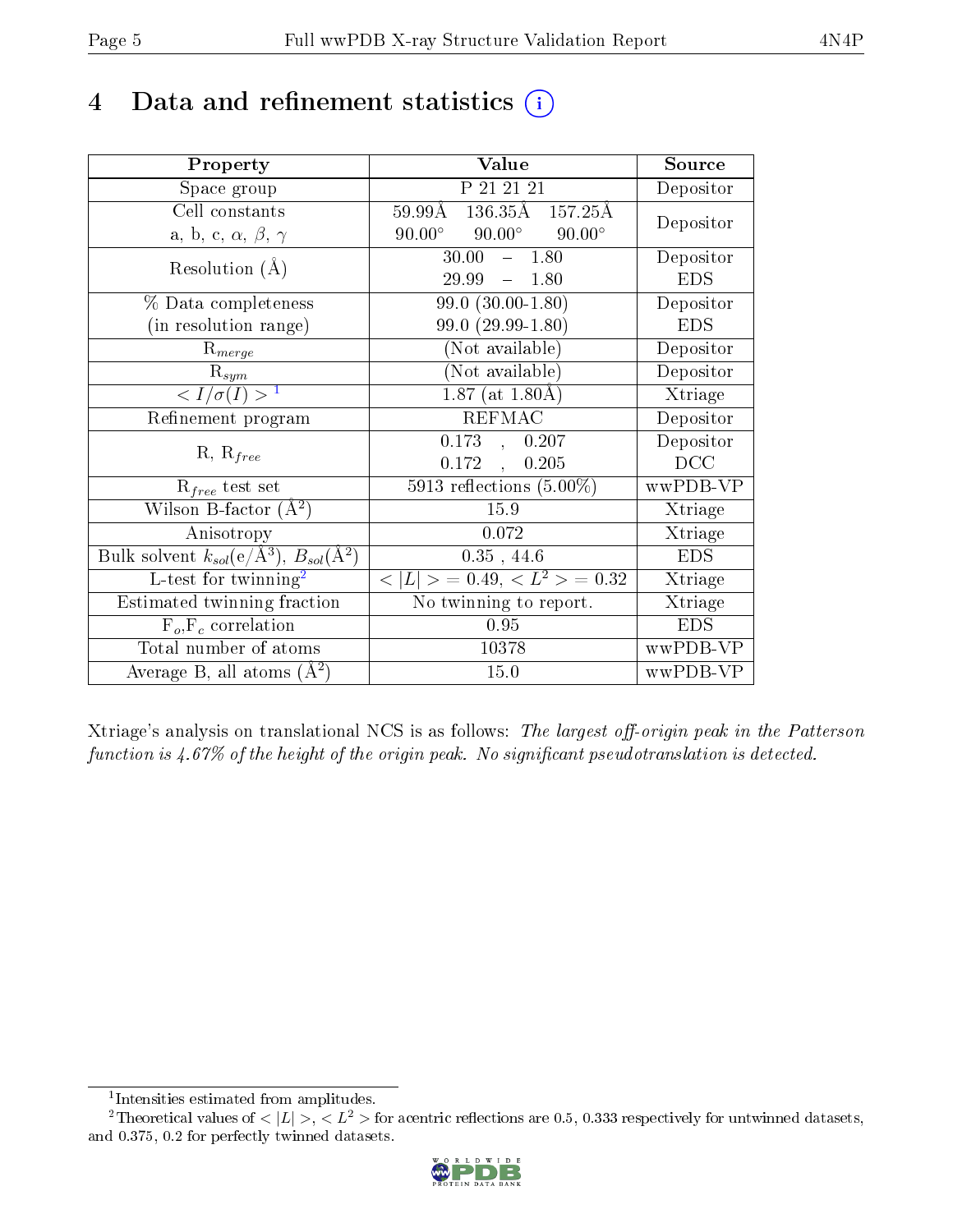# 5 Model quality  $(i)$

## 5.1 Standard geometry  $(i)$

Bond lengths and bond angles in the following residue types are not validated in this section: CL

The Z score for a bond length (or angle) is the number of standard deviations the observed value is removed from the expected value. A bond length (or angle) with  $|Z| > 5$  is considered an outlier worth inspection. RMSZ is the root-mean-square of all Z scores of the bond lengths (or angles).

| Mol | Chain  |             | Bond lengths | Bond angles |                     |  |
|-----|--------|-------------|--------------|-------------|---------------------|--|
|     |        | <b>RMSZ</b> | $\# Z  > 5$  | RMSZ        | # $ Z >5$           |  |
|     |        | 0.65        | 0/2376       | 0.65        | 0/3197              |  |
|     | В      | 0.69        | 0/2376       | 0.67        | 0/3197              |  |
|     | $\cap$ | 0.63        | 0/2361       | 0.65        | $1/3178(0.0\%)$     |  |
|     | $\Box$ | 0.62        | 0/2365       | 0.64        | 0/3182              |  |
| All | All    | 0.65        | 0/9478       | 0.65        | $1/12754$ $(0.0\%)$ |  |

There are no bond length outliers.

All (1) bond angle outliers are listed below:

|  |  | $\vert$ Mol $\vert$ Chain $\vert$ Res $\vert$ Type $\vert$ Atoms | Observed $(^\circ)$   Ideal $(^\circ)$ |        |
|--|--|------------------------------------------------------------------|----------------------------------------|--------|
|  |  | 198   MET   CG-SD-CE   $-6.95$                                   | 89.08                                  | 100-20 |

There are no chirality outliers.

There are no planarity outliers.

## 5.2 Too-close contacts  $(i)$

In the following table, the Non-H and H(model) columns list the number of non-hydrogen atoms and hydrogen atoms in the chain respectively. The H(added) column lists the number of hydrogen atoms added and optimized by MolProbity. The Clashes column lists the number of clashes within the asymmetric unit, whereas Symm-Clashes lists symmetry related clashes.

|  |      | Mol   Chain   Non-H   H(model)   H(added) |      |    | $\mid$ Clashes $\mid$ Symm-Clashes |
|--|------|-------------------------------------------|------|----|------------------------------------|
|  | 2324 |                                           | 2337 |    |                                    |
|  | 2324 |                                           | 2337 |    |                                    |
|  | 2310 |                                           | 2316 | 23 |                                    |
|  | 2314 |                                           | 2324 | 23 |                                    |
|  |      |                                           |      |    |                                    |
|  |      |                                           |      |    |                                    |

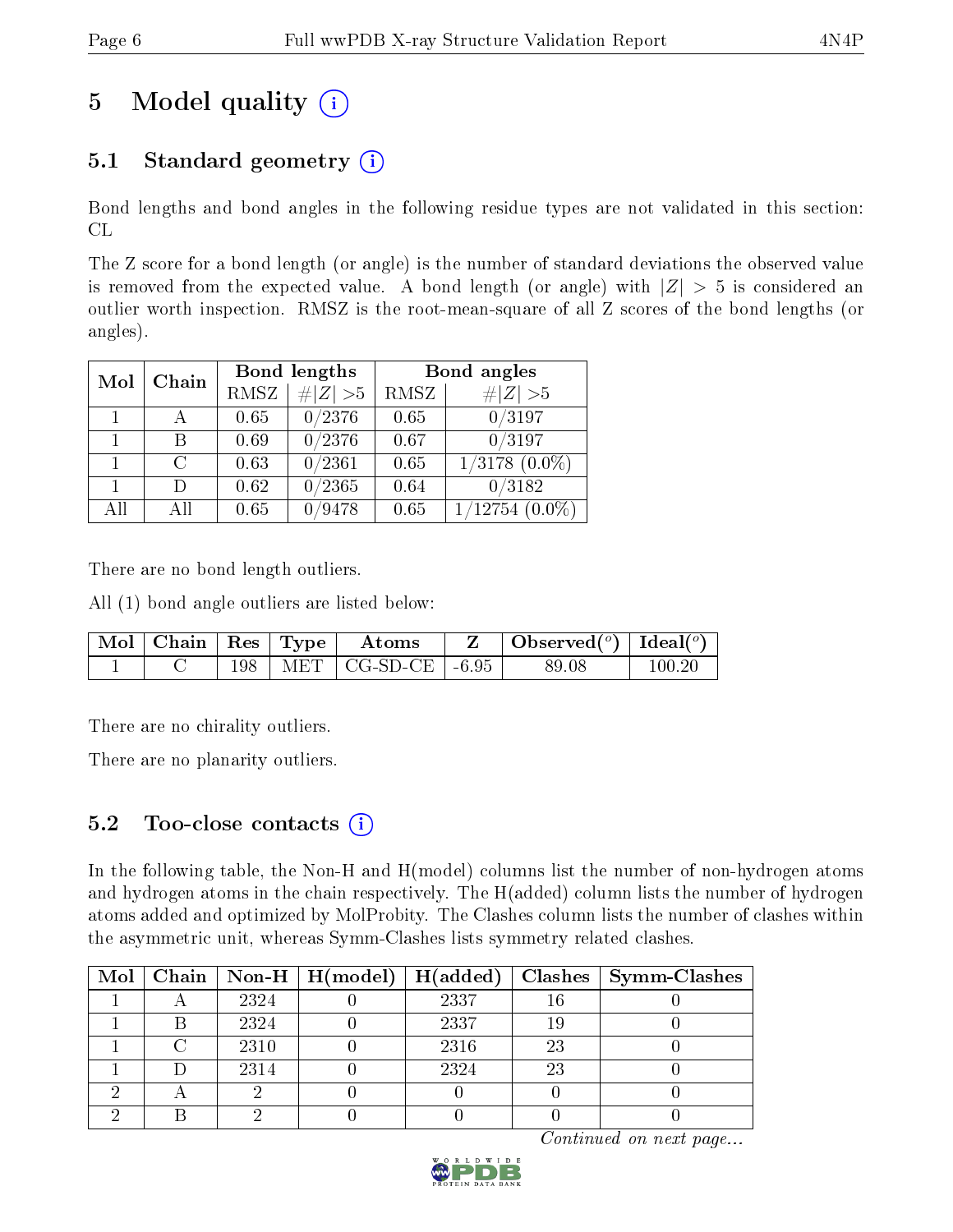|  |       |  |    | Mol   Chain   Non-H   H(model)   H(added)   Clashes   Symm-Clashes |
|--|-------|--|----|--------------------------------------------------------------------|
|  |       |  |    |                                                                    |
|  |       |  |    |                                                                    |
|  | 295   |  |    |                                                                    |
|  | 286   |  |    |                                                                    |
|  | 256   |  |    |                                                                    |
|  | 261   |  |    |                                                                    |
|  | 10378 |  | 69 |                                                                    |

Continued from previous page...

The all-atom clashscore is defined as the number of clashes found per 1000 atoms (including hydrogen atoms). The all-atom clashscore for this structure is 4.

All (69) close contacts within the same asymmetric unit are listed below, sorted by their clash magnitude.

| Atom-1                       | Atom-2               | Interatomic       | Clash             |  |
|------------------------------|----------------------|-------------------|-------------------|--|
|                              |                      | distance $(\AA)$  | overlap $(A)$     |  |
| 1:C:258:LYS:HE3              | 3:C:433:HOH:O        | 1.00              | 1.17              |  |
| 1:C:258:LYS:CE               | 3:C:433:HOH:O        | 1.66              | 0.96              |  |
| 1:D:149:VAL:HG12             | 1:D:150:SER:H        | 1.33              | 0.92              |  |
| 1:B:185:ASP:HB3              | 3: B:618: HOH:O      | 1.75              | 0.86              |  |
| 1:C:149:VAL:HG13             | 1:C:153:GLN:HG3      | 1.62              | 0.81              |  |
| 1:B:30:LYS:HG3               | 1:B:72:ALA:HB2       | 1.61              | 0.81              |  |
| 1:C:173:LEU:HD12             | 1: D: 173: LEU: HD12 | 1.65              | 0.77              |  |
| 1:D:149:VAL:HG12             | 1: D: 150: SER: N    | 2.01              | 0.76              |  |
| 1:B:71:GLU:OE1               | 3:B:627:HOH:O        | 2.03              | 0.75              |  |
| 1:C:198:MET:CE               | 1:D:173:LEU:HB3      | 2.16              | 0.75              |  |
| 1:C:142:PRO:O                | 1:C:149:VAL:N        | 2.24              | 0.71              |  |
| 1:B:30:LYS:HZ3               | 1:B:71:GLU:HB3       | 1.56              | 0.70              |  |
| $1:B:122:HIS:\overline{HE1}$ | 3:B:611:HOH:O        | 1.76              | 0.69              |  |
| 1:C:198:MET:HE1              | 1: D: 173: LEU: HB3  | 1.75              | 0.68              |  |
| 1:D:260:ILE:O                | 1:D:264:HIS:HD2      | 1.78              | 0.67              |  |
| 1:B:122:HIS:HD2              | 1:B:126:GLU:OE2      | 1.78              | 0.65              |  |
| 1:C:260:ILE:O                | 1:C:264:HIS:HD2      | 1.79              | $\overline{0.65}$ |  |
| 1:C:264:HIS:HE1              | 3:C:579:HOH:O        | 1.80              | 0.64              |  |
| 1:C:173:LEU:CD1              | 1: D: 173: LEU: HD12 | 2.28              | 0.63              |  |
| 1: A:173: LEU: HD12          | 1:B:173:LEU:CD1      | 2.33              | 0.58              |  |
| 1:A:173:LEU:HD12             | 1:B:173:LEU:HDI2     | 1.86              | 0.58              |  |
| 1:A:122:HIS:HE1              | 3:A:610:HOH:O        | 1.87              | 0.57              |  |
| 1:C:258:LYS:NZ               | 3:C:433:HOH:O        | 2.11              | 0.55              |  |
| 1:C:231:LYS:HE3              | 1: D: 229: ASN: OD1  | 2.06              | 0.54              |  |
| 1:C:149:VAL:HA               | 1:C:153:GLN:OE1      | 2.07              | $\overline{0.54}$ |  |
| 1:A:226:TRP:CZ2              | 1:B:231:LYS:HD2      | 2.44              | 0.51              |  |
| 1:C:149:VAL:HG13             | 1:C:153:GLN:CG       | $2.3\overline{5}$ | 0.51              |  |

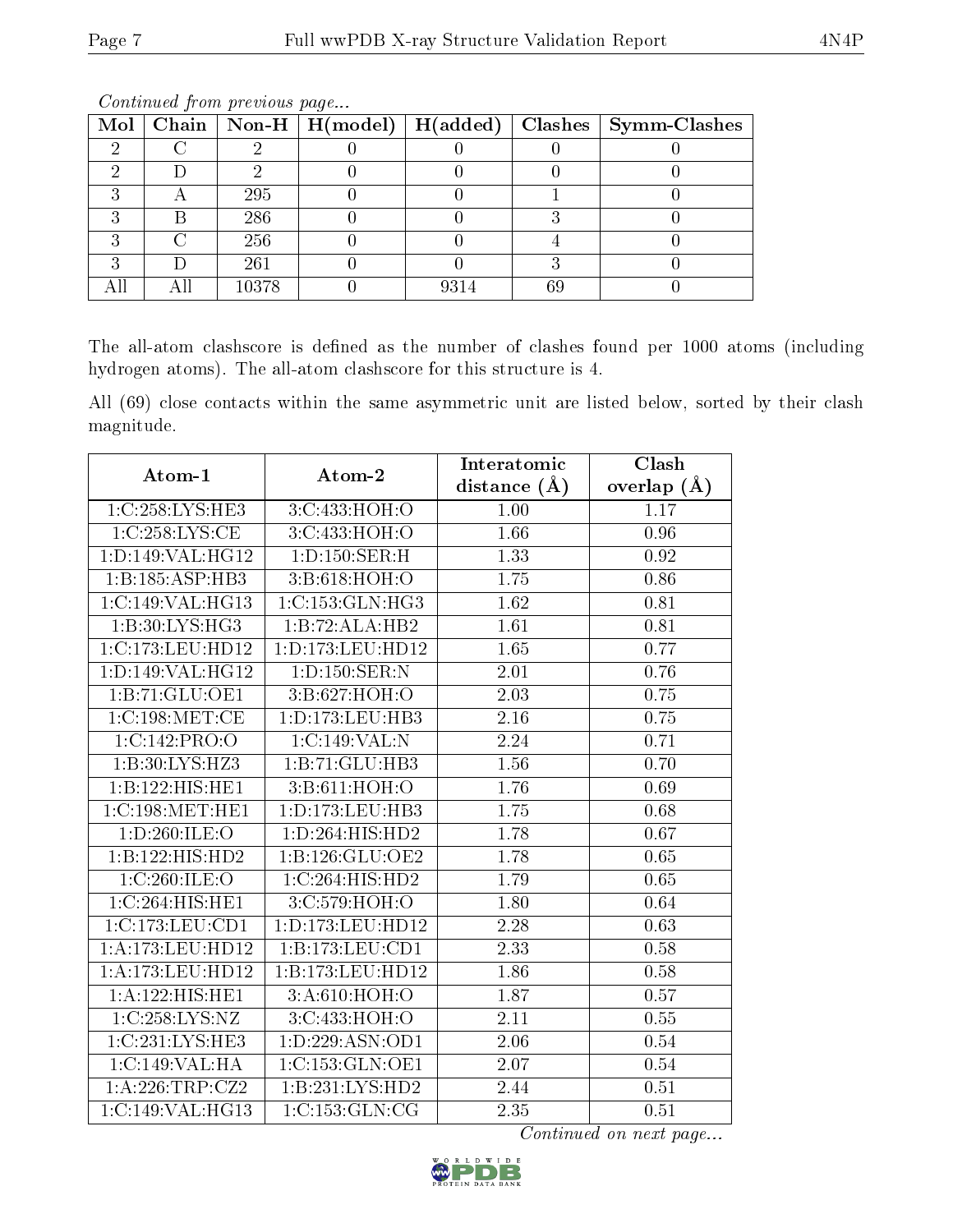| Continuea from pretious page               |                      | Interatomic    | Clash         |
|--------------------------------------------|----------------------|----------------|---------------|
| Atom-1                                     | Atom-2               | distance $(A)$ | overlap $(A)$ |
| 1: D: 198: MET: HE1                        | 3:D:504:HOH:O        | 2.09           | 0.51          |
| 1: A:30: LYS: HD3                          | 1:A:72:ALA:HB2       | 1.92           | 0.50          |
| 1: B:30: LYS: NZ                           | 1:B:71:GLU:HB3       | 2.26           | 0.50          |
| 1: A: 165: GLY: HA3                        | 1:A:187:LEU:O        | 2.11           | 0.50          |
| 1:B:122:HIS:CD2                            | 1: B: 126: GLU: OE2  | 2.63           | 0.49          |
| 1:A:12:PRO:HD2                             | 1: A:44: GLY:O       | 2.13           | 0.48          |
| 1:B:251:LYS:HD2                            | 1:B:278:TYR:CE1      | 2.48           | 0.48          |
| 1:C:12:PRO:HG3                             | 1:C:42:VAL:HG11      | 1.96           | 0.47          |
| 1: B:83:IE:HD11                            | 1:B:106:ILE:HD12     | 1.96           | 0.47          |
| 1: D: 142: PRO: O                          | 1:D:149:VAL:N        | 2.47           | 0.47          |
| $1: D: 198$ : $MET: CE$                    | 3:D:504:HOH:O        | 2.63           | 0.47          |
| 1:A:142:PRO:C                              | 1:A:149:VAL:N        | 2.67           | 0.47          |
| 1:C:231:LYS:HD3                            | 1: D: 226: TRP: CZ2  | 2.49           | 0.47          |
| 1:C:15:VAL:HB                              | 1:C:258:LYS:HZ3      | 1.79           | 0.46          |
| 1:C:198:MET:HE3                            | 1: D: 173: LEU: HB3  | 1.97           | 0.46          |
| 1: D: 54: PHE: HZ                          | 1: D: 109: ILE: HD13 | 1.78           | 0.46          |
| 1: A:149: VAL:HG13                         | 1:A:153:GLN:HB3      | 1.98           | 0.46          |
| 1: D: 149: VAL: CG1                        | 1: D: 150: SER: N    | 2.72           | 0.46          |
| 1:D:251:LYS:HD3                            | 1:D:286:HIS:CG       | 2.52           | 0.45          |
| 1:A:12:PRO:HG3                             | 1: A:42: VAL:HGI1    | 1.98           | 0.45          |
| $1: A:14: \overline{\text{MET}:\text{HA}}$ | 1:A:213:ASN:HD21     | 1.81           | 0.45          |
| 1: A:57:LEU:HD22                           | 1: A:61: ASP:HB3     | 1.99           | 0.45          |
| 1:B:30:LYS:NZ                              | 1: B:68: LEU:O       | 2.49           | 0.44          |
| 1:B:165:GLY:HA3                            | 1:B:187:LEU:O        | 2.17           | 0.44          |
| 1: D: 110: THR: HG21                       | 1:D:141:LEU:HD13     | 1.98           | 0.44          |
| 1:C:141:LEU:HD12                           | 1:C:141:LEU:O        | 2.18           | 0.44          |
| 1:B:152:ASP:OD1                            | 1:B:182:LYS:NZ       | 2.51           | 0.43          |
| 1:B:12:PRO:HD2                             | 1:B:44:GLY:O         | 2.19           | 0.43          |
| 1:C:226:TRP:CE2                            | 1: D: 231: LYS: HE2  | 2.54           | 0.43          |
| 1: A:59:PHE: CZ                            | 1: A:63: LYS: HE3    | 2.54           | 0.42          |
| 1:C:88:ILE:HD13                            | 1:C:88:ILE:N         | 2.34           | 0.42          |
| 1: D: 122: HIS: HE1                        | 3:D:519:HOH:O        | 2.01           | 0.42          |
| 1: D: 161: LYS: O                          | 1: D: 162: ASN: HB2  | 2.19           | 0.42          |
| 1: D: 23: LYS: HA                          | 1: D: 23: LYS: HD3   | 1.87           | 0.42          |
| 1: A:173: LEU: HD12                        | 1:B:173:LEU:HD13     | 2.02           | 0.41          |
| 1: A:30: LYS:CD                            | 1:A:72:ALA:HB2       | 2.51           | 0.41          |
| 1:C:12:PRO:HD2                             | 1:C:44:GLY:O         | 2.20           | 0.41          |
| 1:C:198:MET:HG2                            | 1:C:198:MET:H        | 1.70           | 0.41          |
| 1: A: 155: GLY: HA3                        | 1: A: 183: TYR: OH   | 2.22           | 0.40          |
| $1:B:111:PRO:H\overline{B2}$               | 1: B:116: PHE:CD2    | 2.56           | 0.40          |
| 1: D: 11: PHE: CE2                         | 1:D:44:GLY:HA3       | 2.57           | 0.40          |

Continued from previous page.

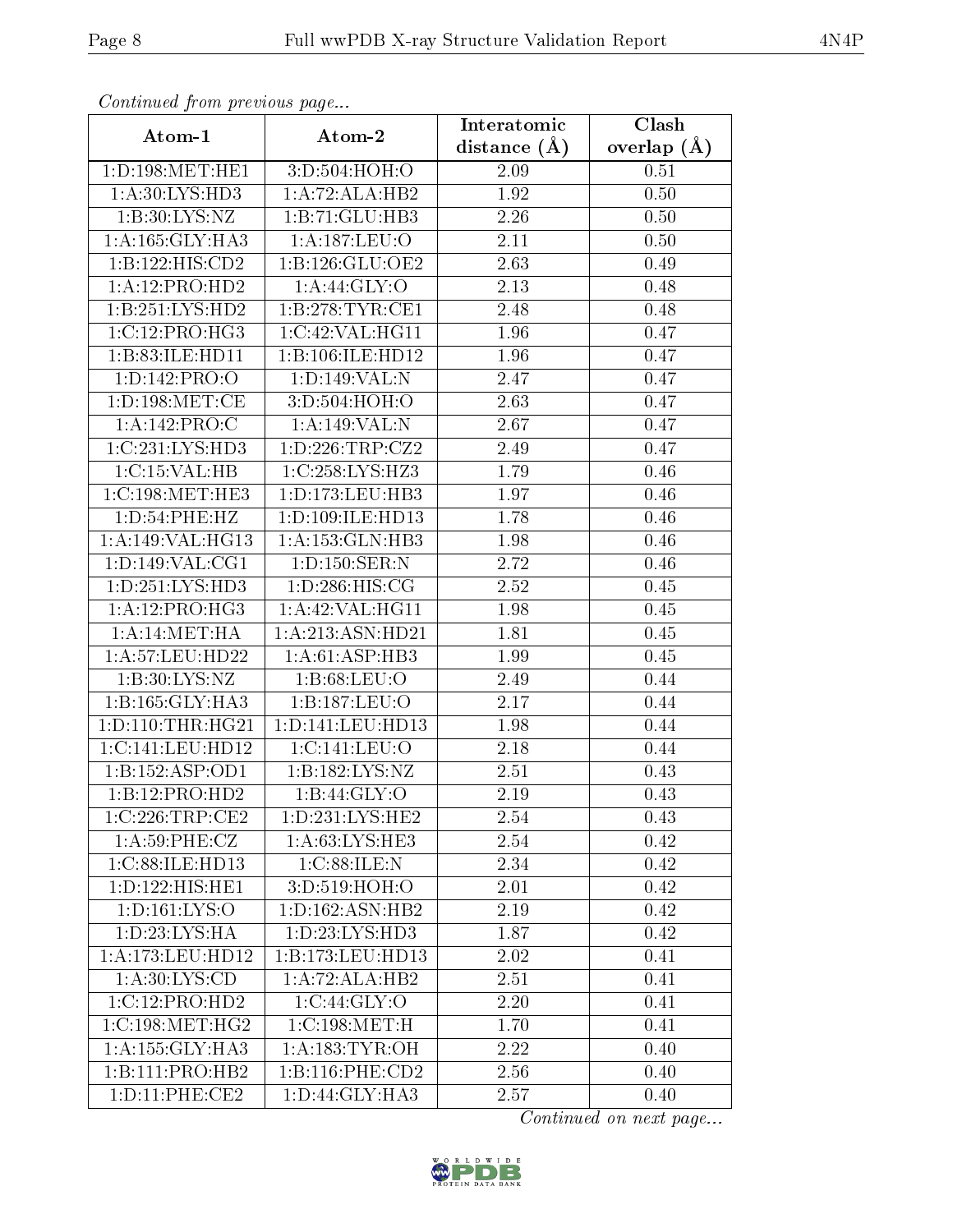Continued from previous page...

| Atom-2                                 |                      | Interatomic    | $\operatorname{Classh}$ |
|----------------------------------------|----------------------|----------------|-------------------------|
| Atom-1                                 |                      | distance $(A)$ | overlap (A              |
| $1 \cdot D \cdot 17 \cdot PR \cap H D$ | 1: D: 29: VAL:H G 22 | $2.03\,$       | .40                     |

There are no symmetry-related clashes.

## 5.3 Torsion angles  $(i)$

### 5.3.1 Protein backbone  $(i)$

In the following table, the Percentiles column shows the percent Ramachandran outliers of the chain as a percentile score with respect to all X-ray entries followed by that with respect to entries of similar resolution.

The Analysed column shows the number of residues for which the backbone conformation was analysed, and the total number of residues.

| Mol | Chain   | Analysed          | Favoured     | Allowed    | Outliers         | Percentiles |                  |
|-----|---------|-------------------|--------------|------------|------------------|-------------|------------------|
|     | А       | 286/296(97%)      | 281 (98%)    | $5(2\%)$   |                  | 100         | 100 <sub>1</sub> |
|     | B       | 286/296(97%)      | 282 (99%)    | $4(1\%)$   | $\left( \right)$ | 100         | 100              |
|     | $\rm C$ | $285/296$ (96%)   | 280 (98%)    | $5(2\%)$   |                  | 100         | 100              |
|     | D       | $285/296$ (96%)   | 282 $(99\%)$ | $3(1\%)$   |                  | 100         | 100              |
| All | All     | $1142/1184(96\%)$ | $1125(98\%)$ | 17 $(2\%)$ |                  | 100         | 100              |

There are no Ramachandran outliers to report.

#### 5.3.2 Protein sidechains (i)

In the following table, the Percentiles column shows the percent sidechain outliers of the chain as a percentile score with respect to all X-ray entries followed by that with respect to entries of similar resolution.

The Analysed column shows the number of residues for which the sidechain conformation was analysed, and the total number of residues.

| Mol | Chain         | Analysed         | Outliers<br>Rotameric |          | Percentiles |    |  |
|-----|---------------|------------------|-----------------------|----------|-------------|----|--|
|     | $\mathbf{A}$  | $243/248$ (98%)  | 241 $(99\%)$          | $2(1\%)$ | 81          | 78 |  |
|     | B             | $243/248$ (98%)  | 238 $(98\%)$          | $5(2\%)$ | 53          | 42 |  |
|     | $\mathcal{C}$ | $241/248$ (97\%) | 239 $(99\%)$          | $2(1\%)$ | 81          | 78 |  |
|     | D             | $242/248$ (98\%) | 239 $(99\%)$          | $3(1\%)$ | 71          | 65 |  |

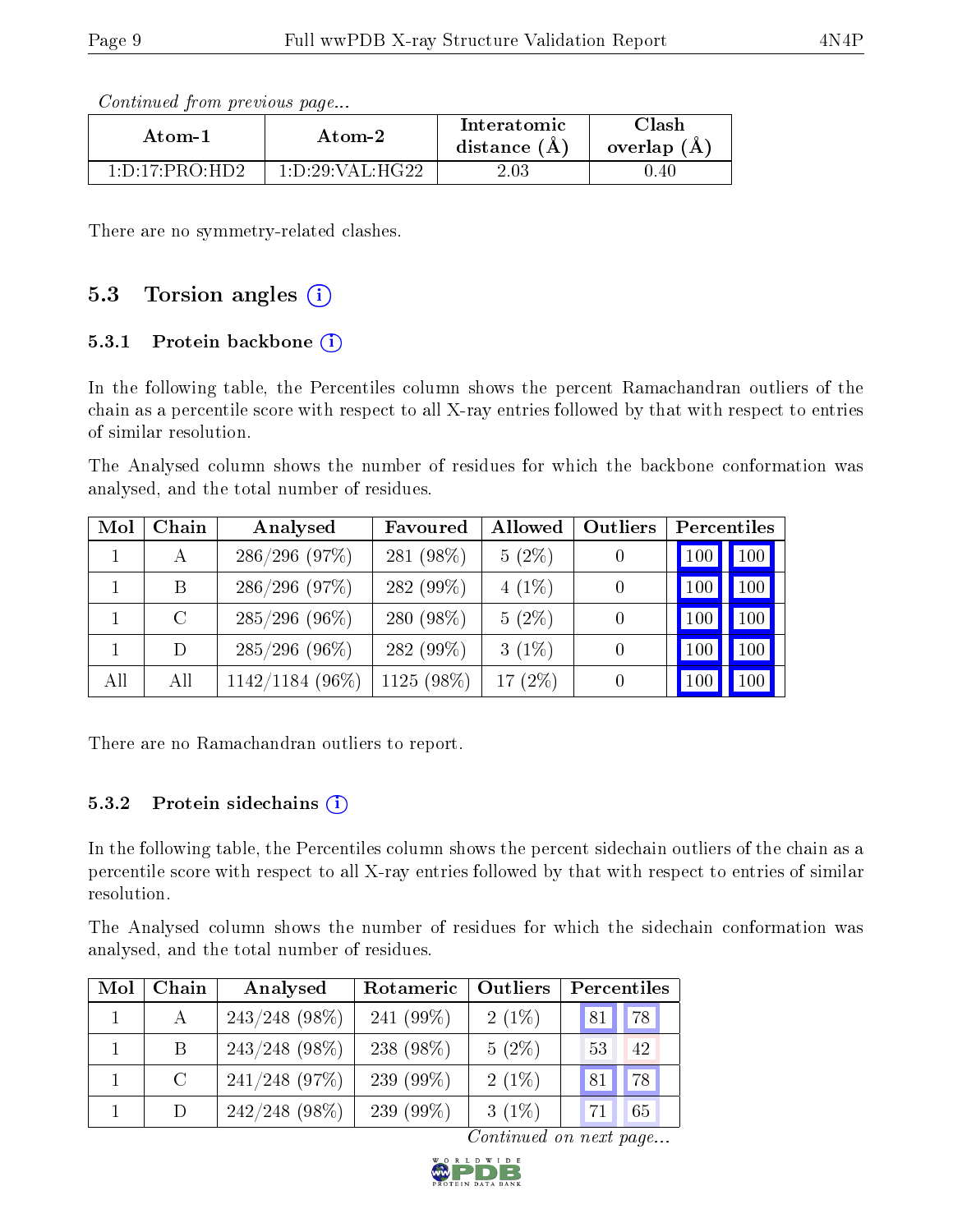Continued from previous page...

| $\mid$ Mol $\mid$ Chain $\mid$ | Analysed                     |        | Rotameric   Outliers   Percentiles |  |
|--------------------------------|------------------------------|--------|------------------------------------|--|
| All                            | $969/992(98\%)$   957 (99\%) | 12(1%) |                                    |  |

All (12) residues with a non-rotameric sidechain are listed below:

| Mol         | Chain | Res | $_{\rm Type}$        |
|-------------|-------|-----|----------------------|
| 1           | А     | 82  | <b>GLN</b>           |
| $\mathbf 1$ | А     | 193 | <b>ASP</b>           |
| 1           | В     | 82  | <b>GLN</b>           |
| 1           | B     | 88  | ILE                  |
| 1           | В     | 193 | ASP                  |
| 1           | В     | 194 | GLU                  |
| 1           | В     | 220 | <b>ASN</b>           |
| 1           | C     | 82  | <b>GLN</b>           |
| $\mathbf 1$ | C     | 193 | ASP                  |
| 1           | I)    | 82  | GLN                  |
| 1           | I)    | 193 | ASP                  |
|             |       | 281 | $\operatorname{GLU}$ |

Some sidechains can be flipped to improve hydrogen bonding and reduce clashes. All (8) such sidechains are listed below:

| Mol | Chain | Res | Type       |
|-----|-------|-----|------------|
|     | A     | 122 | <b>HIS</b> |
| 1   | А     | 213 | <b>ASN</b> |
|     | В     | 122 | <b>HIS</b> |
| 1   | В     | 220 | <b>ASN</b> |
|     | C     | 264 | <b>HIS</b> |
|     | Ð     | 115 | <b>ASN</b> |
|     |       | 122 | <b>HIS</b> |
|     |       | 264 | <b>HIS</b> |

#### 5.3.3 RNA (i)

There are no RNA molecules in this entry.

### 5.4 Non-standard residues in protein, DNA, RNA chains  $(i)$

There are no non-standard protein/DNA/RNA residues in this entry.

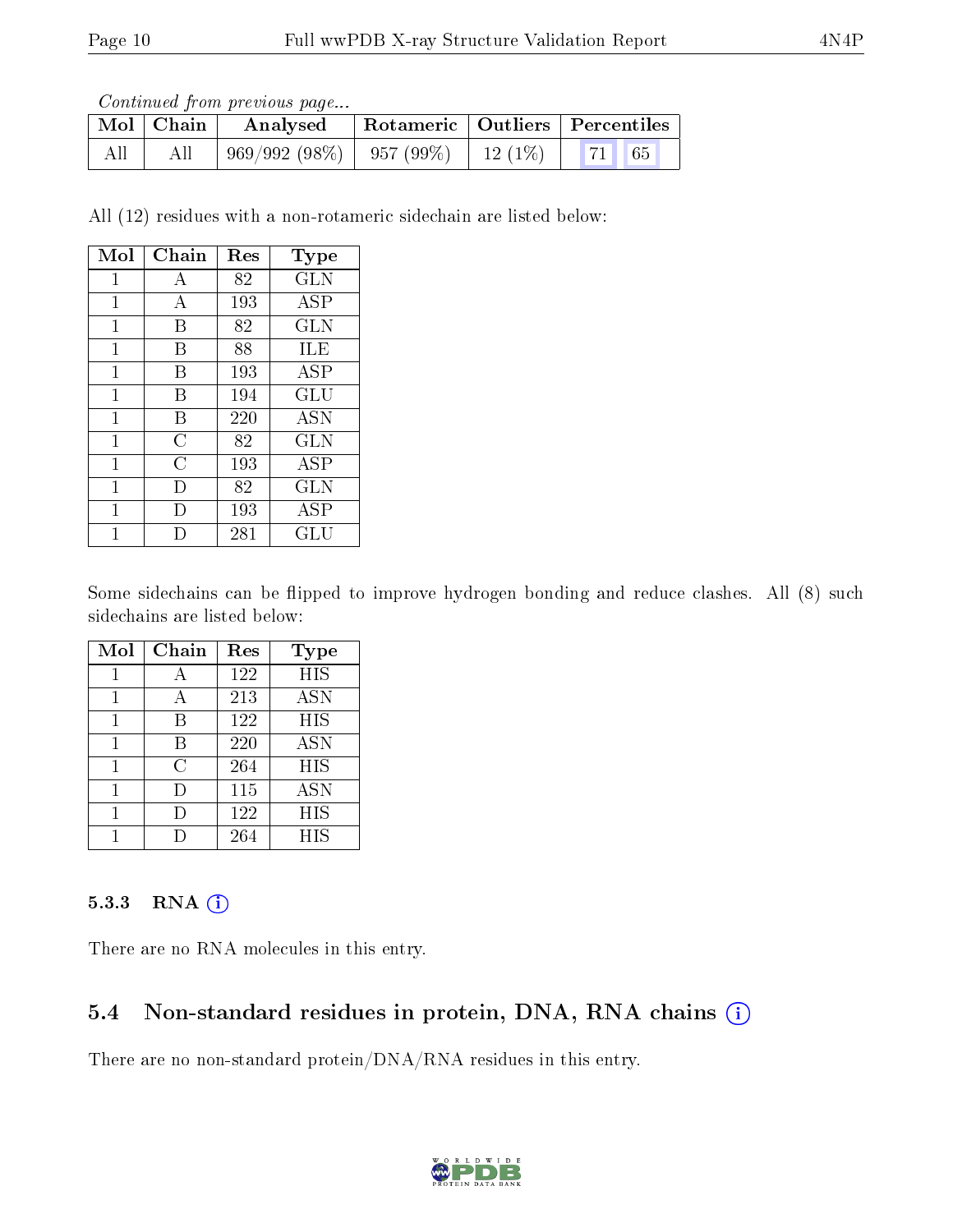### 5.5 Carbohydrates  $(i)$

There are no carbohydrates in this entry.

### 5.6 Ligand geometry (i)

Of 8 ligands modelled in this entry, 8 are monoatomic - leaving 0 for Mogul analysis.

There are no bond length outliers.

There are no bond angle outliers.

There are no chirality outliers.

There are no torsion outliers.

There are no ring outliers.

No monomer is involved in short contacts.

### 5.7 [O](https://www.wwpdb.org/validation/2017/XrayValidationReportHelp#nonstandard_residues_and_ligands)ther polymers (i)

There are no such residues in this entry.

### 5.8 Polymer linkage issues (i)

There are no chain breaks in this entry.

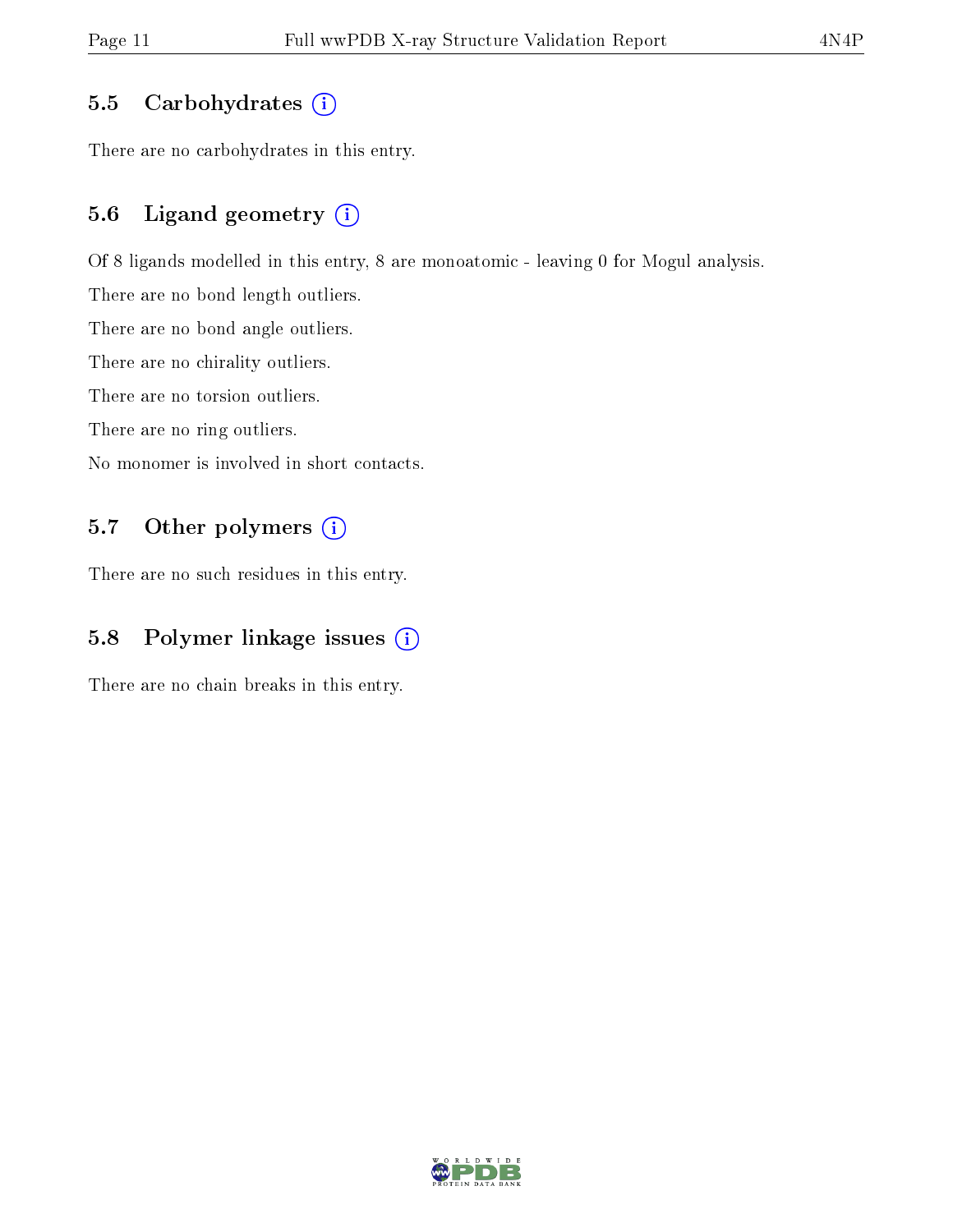# 6 Fit of model and data  $(i)$

## 6.1 Protein, DNA and RNA chains  $(i)$

In the following table, the column labelled  $#RSRZ> 2'$  contains the number (and percentage) of RSRZ outliers, followed by percent RSRZ outliers for the chain as percentile scores relative to all X-ray entries and entries of similar resolution. The OWAB column contains the minimum, median,  $95<sup>th</sup>$  percentile and maximum values of the occupancy-weighted average B-factor per residue. The column labelled ' $Q< 0.9$ ' lists the number of (and percentage) of residues with an average occupancy less than 0.9.

| Mol          | Chain   | Analysed          | $<$ RSRZ $>$ | $\#\text{RSRZ}\text{>2}$               | $OWAB(A^2)$   | $\rm Q\textcolor{black}{<}0.9$ |
|--------------|---------|-------------------|--------------|----------------------------------------|---------------|--------------------------------|
| $\mathbf{1}$ |         | 290/296(97%)      | $-0.20$      | 6 $(2\%)$<br>63<br>59                  | 6, 13, 24, 35 | $\left( \right)$               |
|              | B       | 290/296(97%)      | $-0.29$      | $4(1\%)$ 75<br> 72                     | 6, 11, 23, 35 | $\overline{0}$                 |
|              | $\rm C$ | 289/296(97%)      | $-0.16$      | $12(4\%)$<br>36<br>30                  | 8, 14, 26, 37 | $\theta$                       |
|              | D       | $288/296$ (97%)   | $-0.14$      | $5(1\%)$<br>70<br>66                   | 9, 14, 24, 38 | $\Omega$                       |
| All          | All     | $1157/1184$ (97%) | $-0.19$      | $(2\%)$<br>27 <sub>1</sub><br>60<br>56 | 6, 13, 25, 38 | $\overline{0}$                 |

All (27) RSRZ outliers are listed below:

| Mol            | Chain                   | Res          | Type                 | <b>RSRZ</b> |
|----------------|-------------------------|--------------|----------------------|-------------|
| $\mathbf{1}$   | $\mathbf D$             | 149          | VAL                  | $6.4\,$     |
| $\overline{1}$ | $\bf{A}$                | 141          | <b>LEU</b>           | 5.7         |
| $\mathbf{1}$   | $\mathbf{D}$            | 141          | <b>LEU</b>           | 5.6         |
| $\mathbf{1}$   | $\bf{A}$                | 149          | <b>VAL</b>           | 5.2         |
| $\overline{1}$ | $\overline{\rm C}$      | 143          | <b>GLN</b>           | $3.9\,$     |
| $\overline{1}$ | $\overline{\rm C}$      | 142          | PRO                  | 3.7         |
| $\mathbf{1}$   | $\overline{C}$          | 141          | <b>LEU</b>           | 3.7         |
| $\overline{1}$ | $\overline{\rm A}$      | 142          | PRO                  | 3.7         |
| $\overline{1}$ | $\overline{\rm D}$      | 3            | ASN                  | $3.6\,$     |
| $\mathbf{1}$   | $\overline{\rm C}$      | 149          | <b>VAL</b>           | 3.5         |
| $\mathbf{1}$   | B                       | 142          | PRO                  | 3.4         |
| $\overline{1}$ | $\overline{\mathrm{B}}$ | 149          | VAL                  | 3.2         |
| $\mathbf{1}$   | D                       | 142          | PRO                  | 3.1         |
| $\mathbf{1}$   | $\overline{C}$          | 151          | THR                  | 3.1         |
| $\overline{1}$ | $\overline{\rm C}$      | 3            | ASN                  | 3.1         |
| $\overline{1}$ | $\overline{\rm C}$      | 150          | SER                  | 2.9         |
| $\overline{1}$ | $\overline{B}$          | $\mathbf{1}$ | MET                  | $2.6\,$     |
| $\mathbf{1}$   | B                       | 141          | LEU                  | 2.5         |
| $\overline{1}$ | $\overline{C}$          | 152          | $\operatorname{ASP}$ | 2.4         |
| $\overline{1}$ | $\bf{A}$                | 151          | THR                  | 2.3         |
| $\mathbf{1}$   | A                       | 21           | ASP                  | 2.1         |